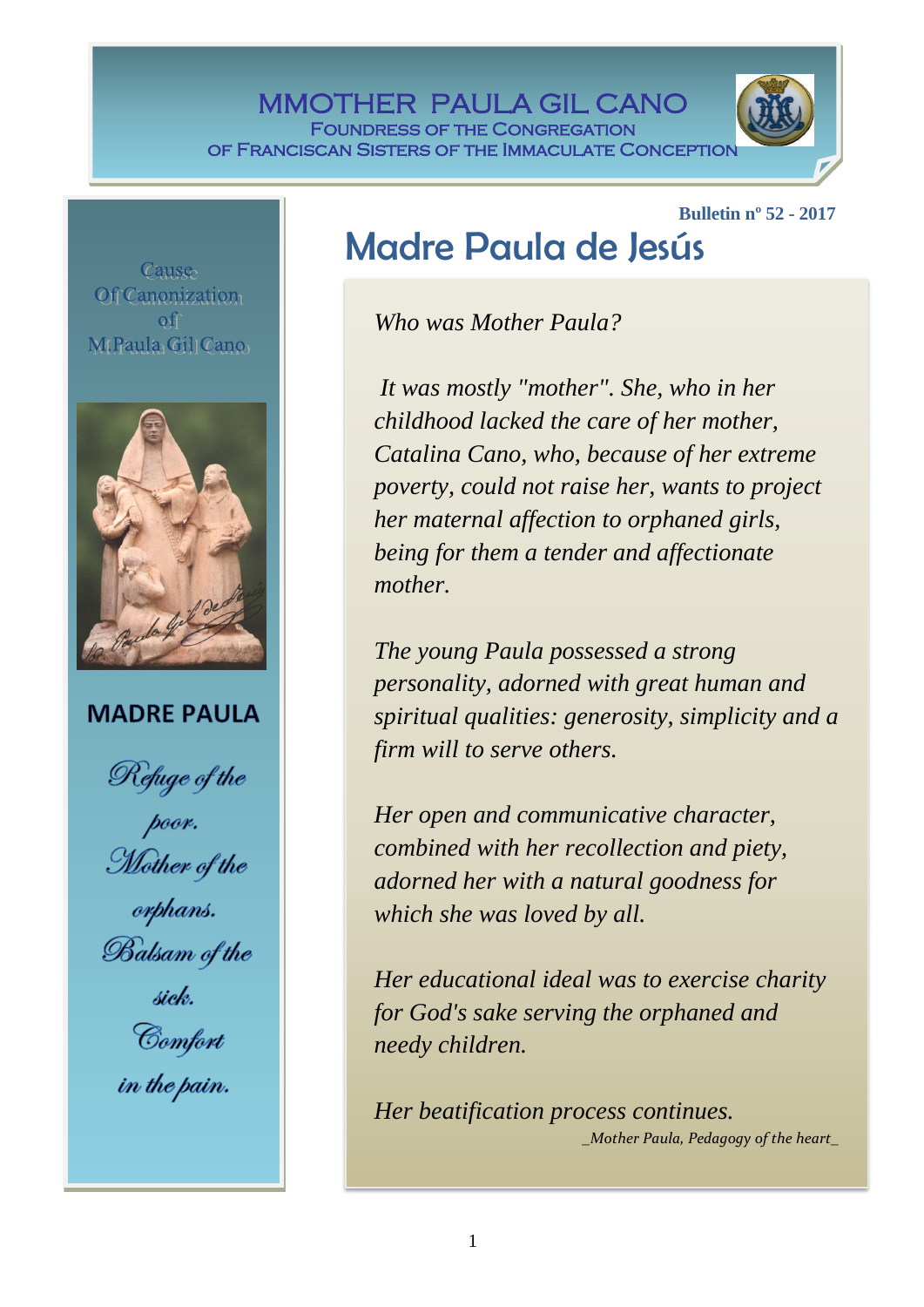# **Madre Paula**

## **And her lover to the Virgin Immaculate**

*Mother Paula loved the Virgin very much and in all her difficulties invoked her with filial affection.*

*Mary was for her the star that spreads rays of faith, hope and love in all hearts.*

*This love manifests it in her letters when she writes:*

*"The Blessed Virgin is the one who inspires and commands my heart" (letter nr. 5)*



*And in everything "I trust in our Mother Most Pure" (Letter nr. 16)*

*To the Father Procurator of the Franciscan Order, he asks for the favours of approval and urges him always saying:*

*"May the Blessed Virgin accompany you in everything" (Letter nr. 30).*

*"Do it in the gift of Our Most Holy Mother and of our Father Saint Francis in this holy month consecrated to this loving Mother" (Letter nr.7).*

*And "For the love of God and the one who has his paternity to our Founding Mother Mary Immaculate, without leaving our Father Saint Francis" (Letter nr. 9).*

*"I also love her very much and I hope for her intercession that she will be our protector" (Letter nr. 4)*

*"All the month of May I take you asking the Blessed Virgin" (Letter nr. 4)*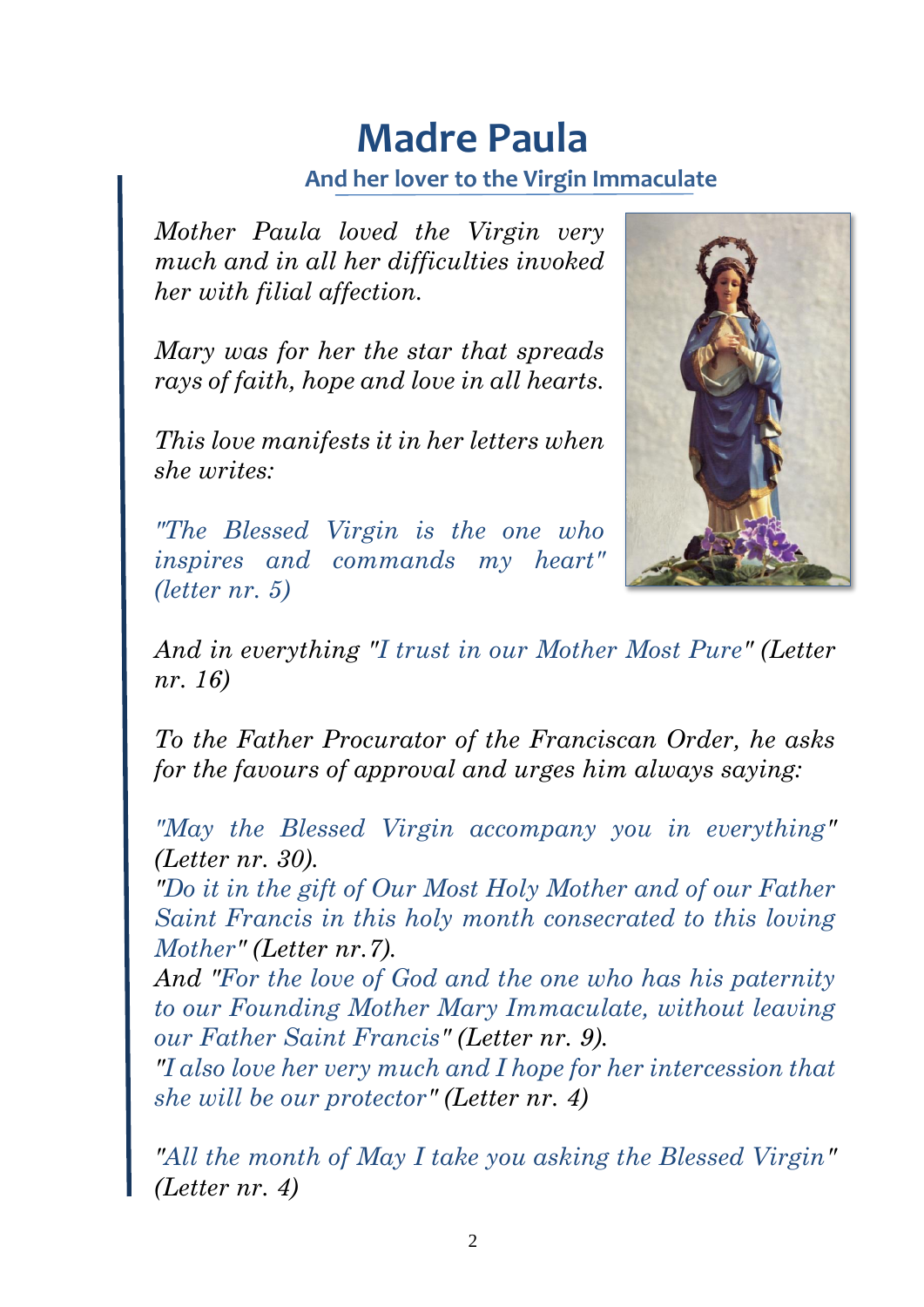## *Graces and Favours*

**1. ASTURIAS. Mariám.** I want to thank Mother Paula for listening to my entreaties. I had a slightly delicate pregnancy, so I had to rest for the first few months and I begged Mother Paula to protect me, I asked that my pregnancy go ahead and evolve well and so I granted. I thank you with all my heart for having listened to me in times of worry, when I most needed you and put your holy hand on me.

I pray and wish with all my love his prompt canonization. I send you a donation for your cause and would ask to publish the grace obtained. Having Mother Paula close to me has given me the greatest happiness of my life, my daughter. All my love and my thanks to Mother Paula.



**2. ASTURIAS. I.M.** I want to thank Mother Paula, because whenever I have a family or health problem, I go to her, and she has always listened to me, especially in a medical test that was done to my husband and that came out negative. I pray to God that I will soon be beatified and give thanks for the favours granted.



**3. COSTA RICA. Carthage. Jorge Brenes Navarro.** I make it clear that I went to the hospital's emergency room because I felt very bad. The doctor told me it was a heart attack. I went into intensive care where there was also a coronary problem with three clogged arteries and the only solution was open heart surgery. I did the prayer of Mother Paula to the Holy Trinity so that through her intercession everything would turn out well. I trusted Mother Paula and slept with her stamp at my side. I submitted to the operation asking Mother Paula for her help and intercession before God and I surrendered myself in her holy hands. When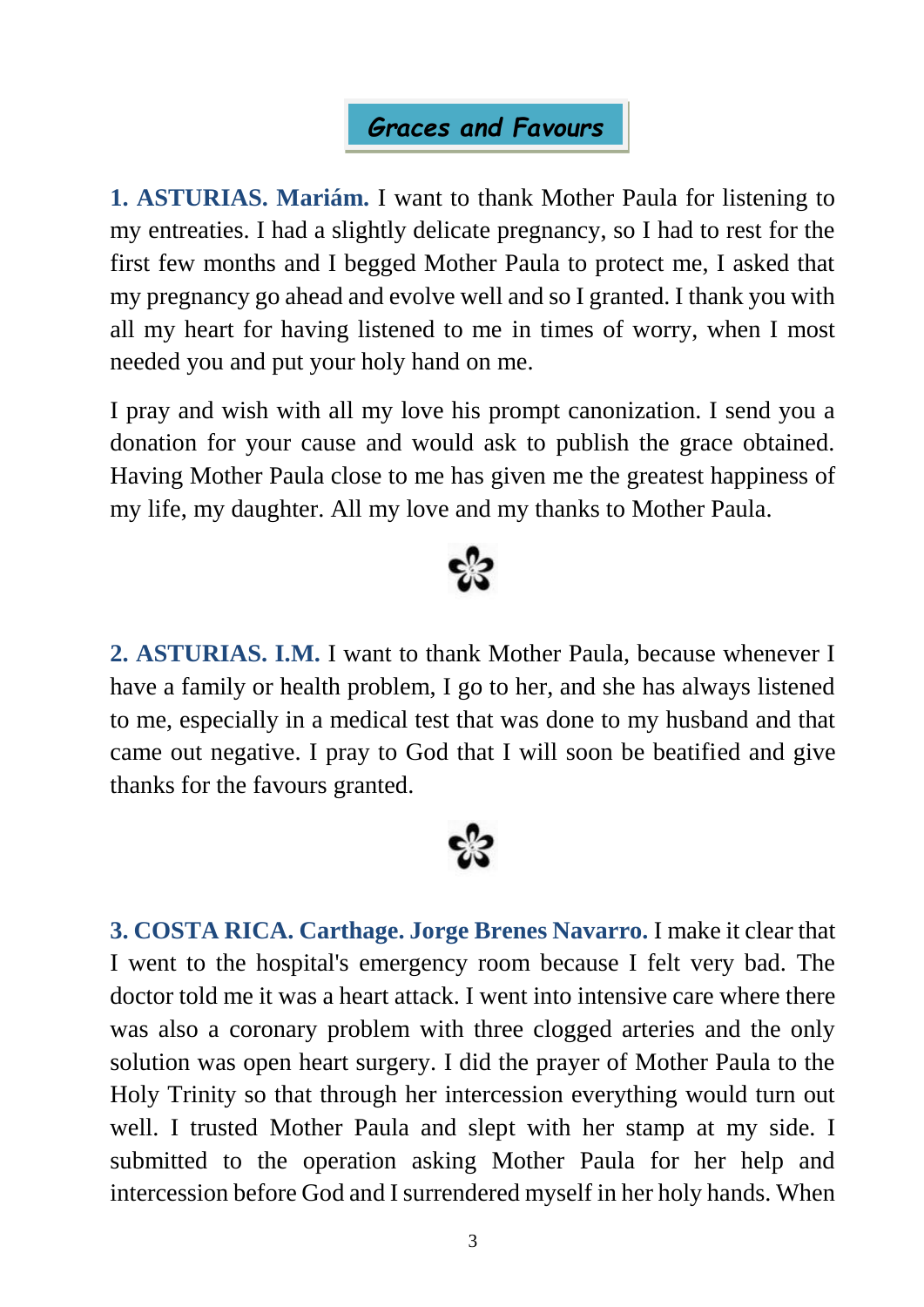I woke up and thanked God, the doctors told me that everything was a success and that recovery would be step by step. Seven days later they discharged me and I walked out of the hospital. I thank God and Mother Paula, for I am sure of her intercession and that she was at my side. I enjoy good health for the glory of God.



**4. EL SALVADOR. Santa Ana. I Rafael Matamoros Lima.** Here I give this testimony that the saintly Mother Paula Gil Cano intervened for the health of the diocesan priest Astul Guirola who had chicunguya for several weeks and I bent my knees to ask this grace, thus receiving a prompt recovery.





**6. MEXICO I Beatriz Ramírez Olvera from Ciudad Nezahualcóyotl,**  I thank Mother Paula for the grace obtained, since my daughter had a difficult surgery of a cyst in the ovary that through the novena that I offered to Mother Paula it resulted without any complication. Thank you, Mother Paula praise her.



**7. ISLAND OF MOZAMBIQUE. Africa. Olga María Ofelia.** I write this letter in thanks to Mother Paula for giving me life after the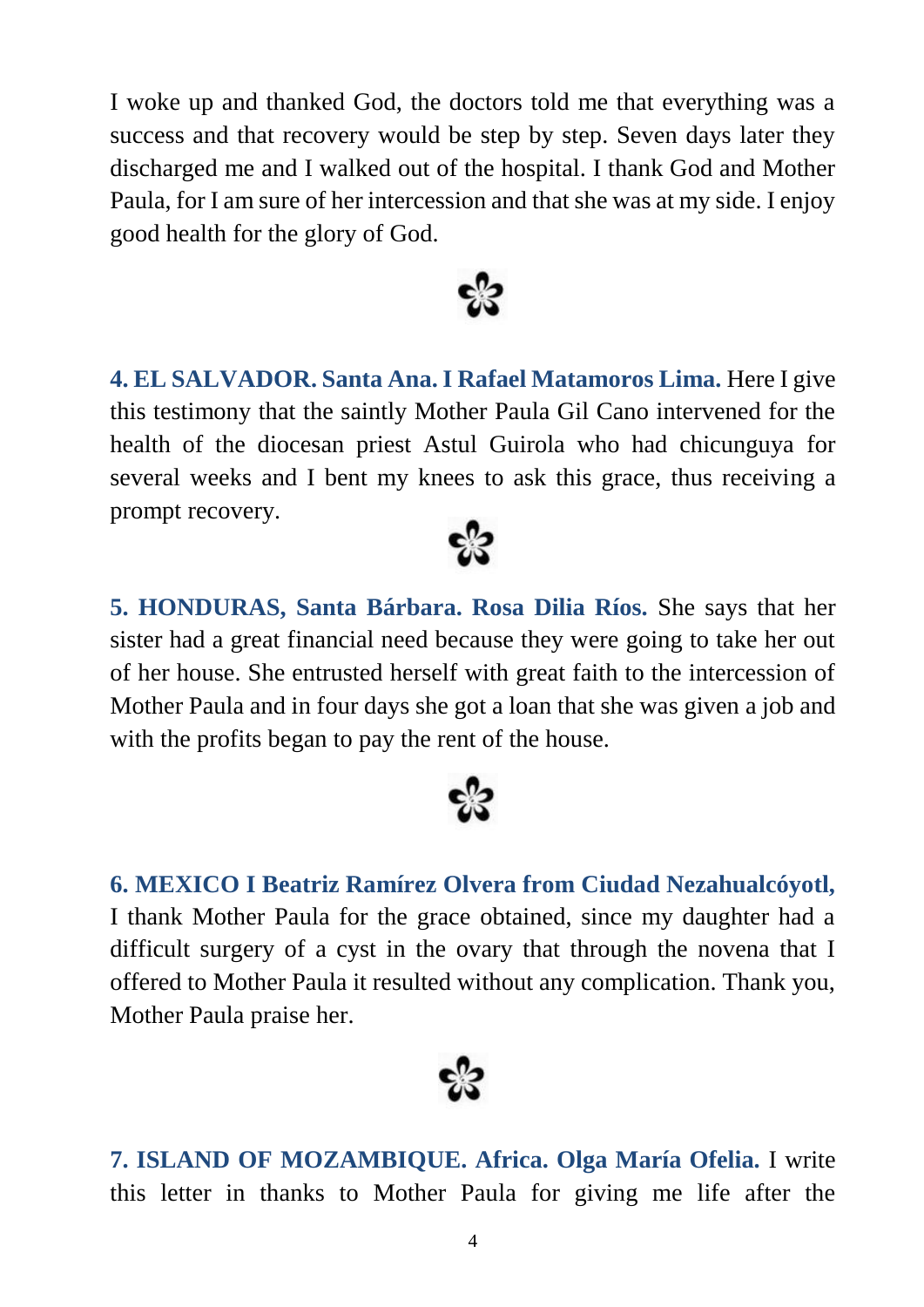complicated delivery I had. A child was born, but premature, and without conventional means as an incubator, I raised my son between prayers, asking for the intercession of Mother Paula. In this way, my son grew healthy and without difficulties.



**8. MURCIA. Maria**. I thank you with all my heart Mother Paula for helping me in the most distressing moments and with studies with my daughter. I wish I had met you sooner! For all that I have asked of you in faith has given me. Now having you by my side I know that you will never fail me and I see life with hope, that I did not see it before. You are indeed a miracle nun. Thank you for everything, Mother Paula.



**9. PANAMA. David. Jose and Magdalena, parents of José David Acosta, 27, tell us:** Our son who was driving a motorcycle stumbled through a sewer and out the air receiving the greatest impact on his forehead when falling. He was taken to David's Hospital where, on arrival, I see him full of blood under the stretcher. I thought the worst.

The astonished doctor tells me that his son has the whole bone of the head completely in pieces and must intervene immediately. After the operation, which he could bear, the doctor said: Jose is serious, only a miracle would save him. In a state unrecognizable by the swelling and surrounded by gadgets the days passed and their state was the same. They even warned us to prepare for the worst.

It was then that a Franciscan sister of the Purest Conception reassured us and invited us to pray to the chapel of the Hospital; Gave us a picture of Mother Paula, a woman who gave her life to God, to ask for her intercession before God so that Joseph would recover and not stay as a vegetable.

We did the ninth and from that moment we felt that our hopes were coming true. We began to notice the improvement of Jose little by little: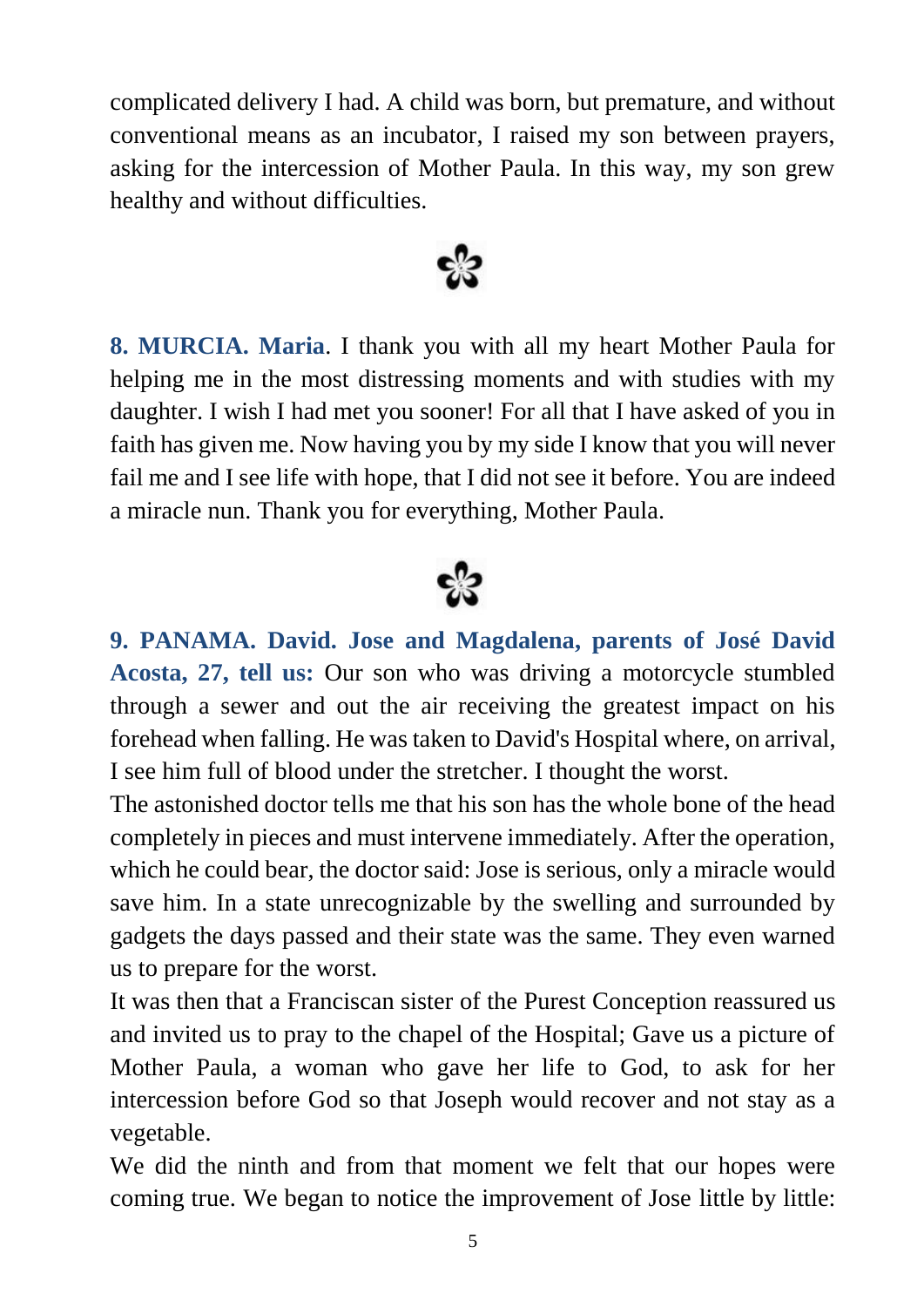we noticed that his eyes were moving, that he recognized his wife ... She is surprised to give the news and we all cry with joy thanking God. All convinced in the miracle.

Although for the doctors still the danger continued, they passed it to the room. The magnitude of the operation is from ear to ear. He understood everything but could not speak for the tracheotomy. Later he was detected a bacterium. We continued praying and making ninths, which united us a lot to the family that we never left alone. Later he began to eat and to move his feet and try to get up and walk alone.

Economic difficulties also arose, as seven microplates and fourteen screws were needed for a new intervention to rebuild the forehead. They also ask for a special cannula for their breathing, but thanks to relatives and friends and even collections and other activities, in less than four days the required amount was collected. He was finally released. That way he manages to recover definitively and act as if nothing had happened. Glory to God and Blessed Mother Paula that thanks to her we saw Jose's relief from the moment we begged him.



**10. EL SALVADOR. Angelita Alemán Benítez.** When I went to operate my sister I made the ninth to Mother Paula to accompany her in her operation and leave successfully and thanks to her intercession my sister has had a normal process both in its operation and recovery.



**11. NICARAGUA. MATAGALPA. Aunt Hallen Milagro Aguilar Mendez and his nephews write:** my niece was born after several days of passing the pain in childbirth. Due to medical malpractice, the girl swallowed liquid and, when she was past birth, became infected and was in intensive care. Being there she also got pneumonia. Doctors diagnosed that she would not survive; that only a miracle could save her. When we got the news we started to cry and we started praying the ninth to Mother Paula with great confidence and believing that she would help us. At nine days the girl was already healthy and the doctors were surprised and said: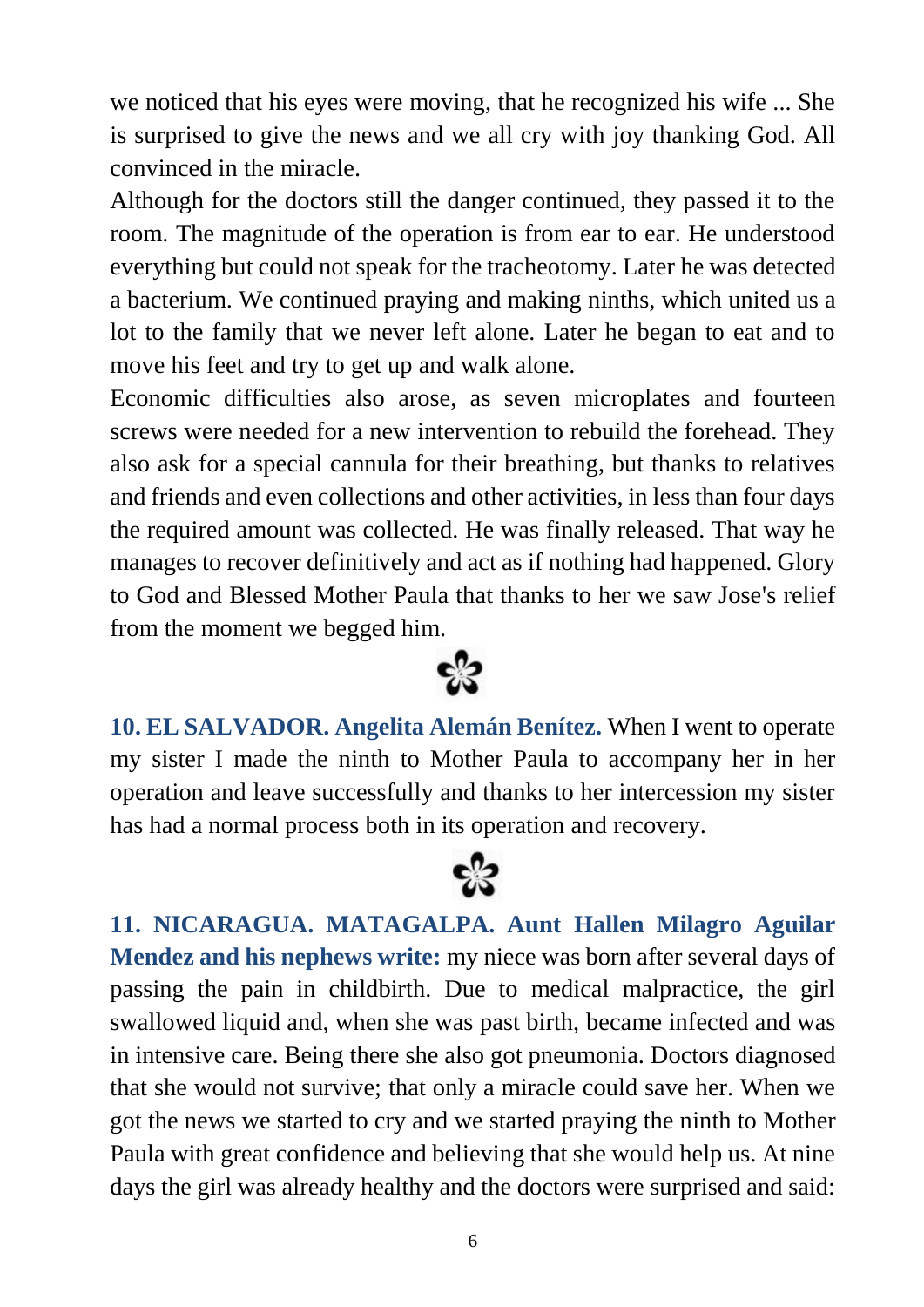it carries a miracle to his house. For this reason we thank Mother Paula for her intercession and we will always pray her to take care of my family.



**12. Yolanda Pérez Martínez** was facing a very serious health problem. She was operated on several times but the doctors gave her no hope of recovery. I began the ninth to Mother Paula for her health and today I give thanks to God because by her intercession she is well and working.

### **ASK AND THANK MOTHER PAULA'S INTERCESSION:**

**Mª. Auxiliadora Montenegro Poveda**. For having healed her of the migraine that he had 12 years of suffering. Carthage. Costa Rica.

**Elena Calvo Sanabria.** By the operation of her husband Ramiro Elías, since everything was a great success, thanks to her.

**Janeth Méndez Arias.** Because she has raised his spirits in difficult times. Jicaral. Costa Rica.

**Samara Delgadillo and her mother** ask Sor Paula to intercede for a sick friend and assist her in her illness. And they are glad to have experienced M. Paula in their lives. USES

**Santiago Rodríguez Motas**. After having declared a tumour in the stomach, being in the Hospital with intestinal disorders, I invoked Mother Paula, the next day I was tested again and found nothing.

**Suyapa.** I ask Mother Paula who is so close to God that Andresito heals that negative attitude that he has and that he grows well. Grateful to God and to you Mother Paula, I request prayer and obtain the miracle that I ask and that I know I will obtain it. Santa Rosa de Copán. Honduras.

**Mariana Sofía Torres.** I ask God and M. Paula for their intercession. Costa Rica

**Paquita Ponce García.** She begs for a prayer to M. Paula for his daughter and for her husband, who has been unemployed for more than a year, to find work.

**Mary Fe Vargas.** Pray daily the prayer of the Holy Trinity and hope that we continue to help. Palencia.

**L. Peláez. Thanks** to M. Paula for the total restoration of his son.

**Carmen Belchi**. Give thanks to the Lord through Mother Paula for the recovery of her husband. Murcia*.*